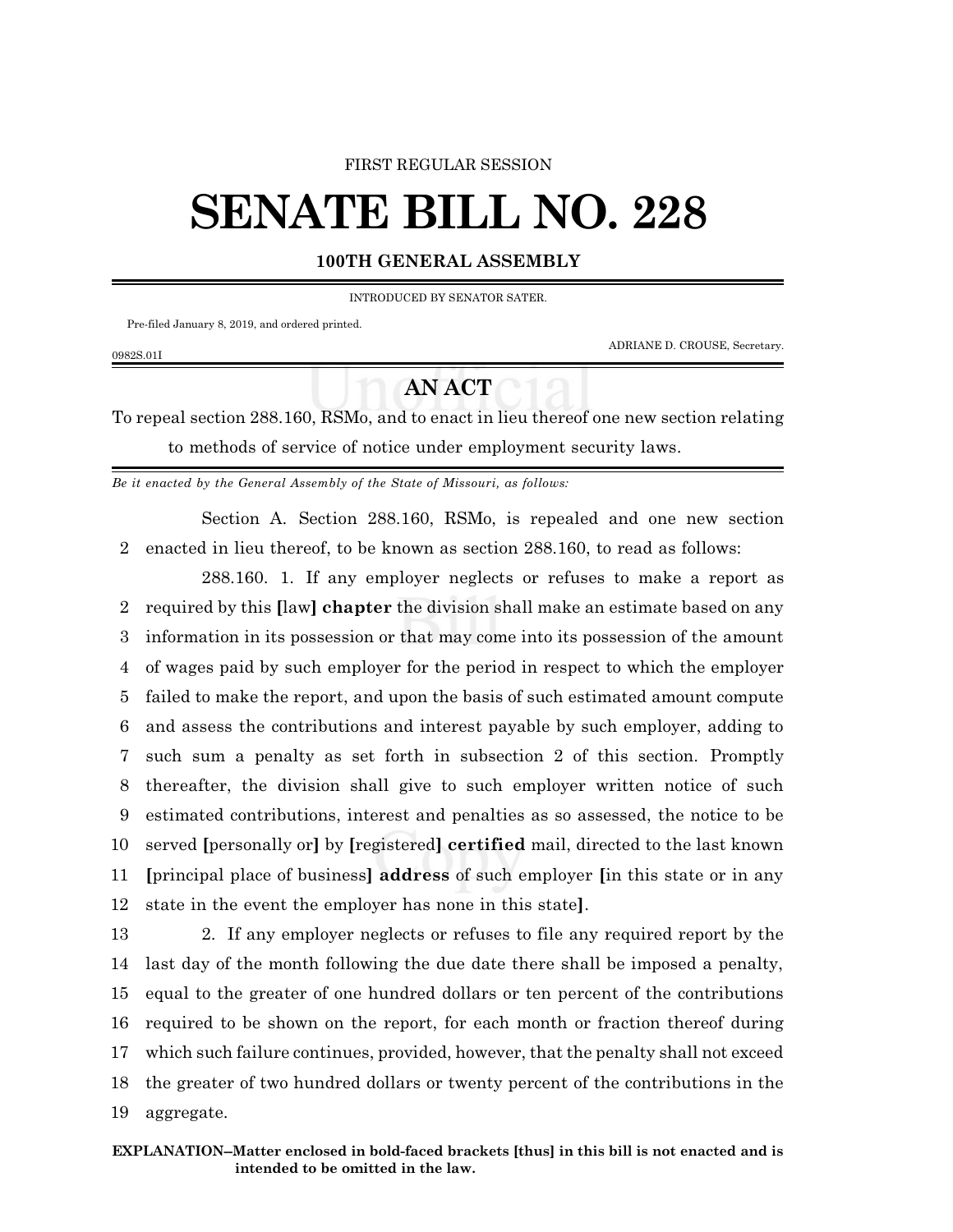3. In any case in which any contributions, interest or penalties imposed by this **[**law**] chapter** are not paid when due, it shall be the duty of the division, when the amount of contributions, interest or penalties is determined, either by the report of the employer or by such investigation as the division may make, to assess the contributions, interest and penalties so determined against such employer and to certify the amount of such contributions, interest and penalties and give such employer written notice, served **[**personally or**]** by **[**registered**] certified** mail, directed to the last known address of such employer **[**in this state or in any state, in the event the employer has none in this state**]**.

 4. If fraud or evasion on the part of any employer is discovered by the division, the division shall determine the amount by which the state has been defrauded, shall add to the amount so determined a penalty equal to twenty-five percent thereof, and shall assess the same against the employer. The amount so assessed shall be immediately due and payable; provided, however, that the division shall promptly thereafter give to such employer written notice of such assessment.

 5. Any employer against whom an assessment is made pursuant to the provisions of subsections 1, 2, 3 and 4 of this section may petition for reassessment. The petition for such reassessment shall be filed with the division during the thirty-day period following the **[**day of service or**]** mailing of the notice of such assessment. In the absence of the filing of such a petition for reassessment the assessment shall become final upon the expiration of such a thirty-day period. Each such petition for reassessment shall set forth specifically and in detail the grounds upon which it is claimed the assessment is erroneous. 6. (1) In any case in which any contributions, interest or penalties imposed by **[**law**] this chapter** are not paid when due, the notice of the assessment of such contributions, interest and penalties shall be served upon or mailed to the employer within three years of the date upon which the payment of the contributions was due except that in any case of fraud or misrepresentation on the part of the employer, the notice of the assessment of the contributions, interest and penalties may be served **[**upon or mailed**] by mail** to the **last known address of such** employer at any time.

 (2) The giving of the notice of the making of the assessment shall toll any statute of limitations on the collection of any contributions, interest and penalties assessed.

(3) In the event any employer is entitled to the advantage of the Soldiers'